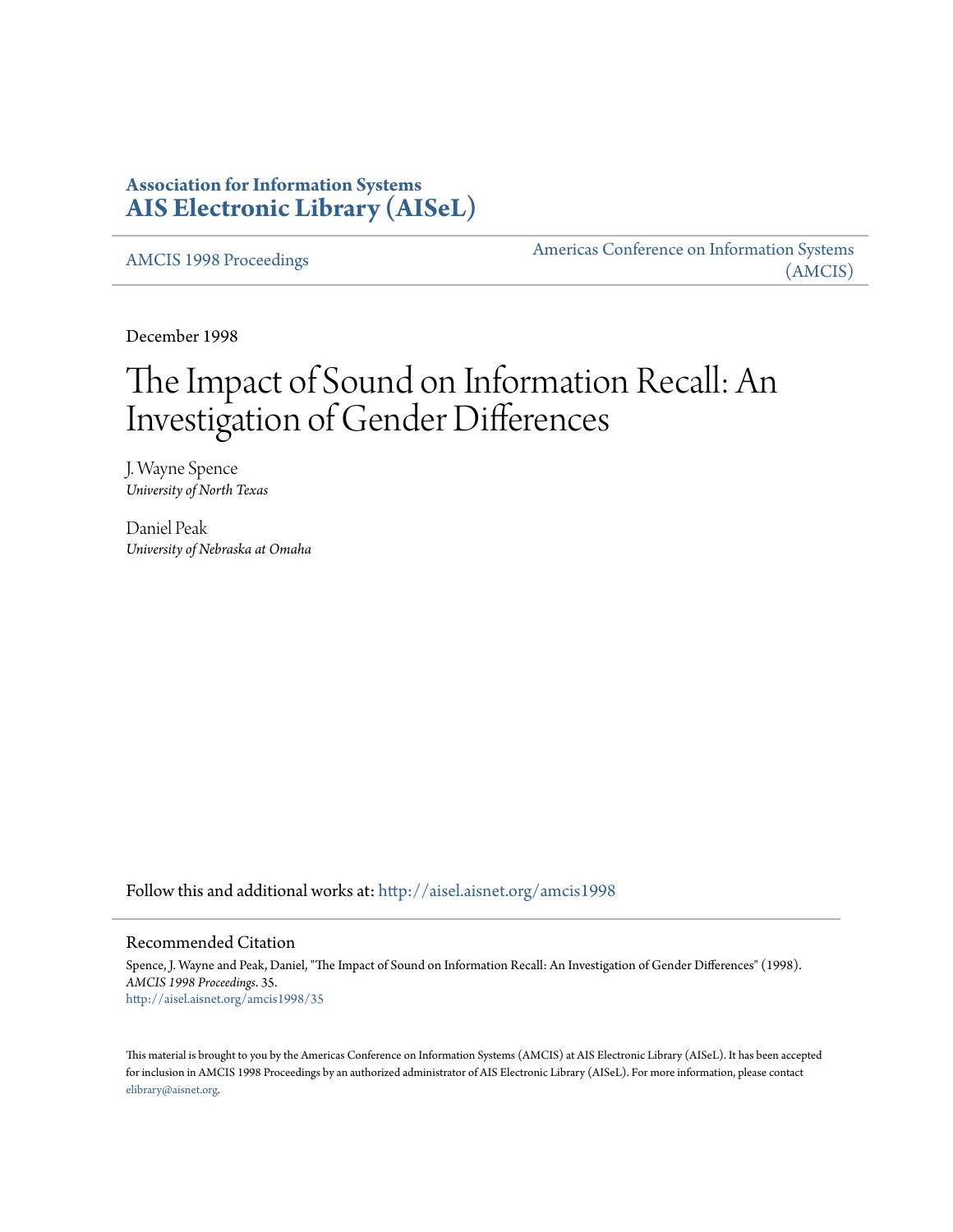# **The Impact of Sound on Information Recall: An Investigation of Gender Differences**

### **J. Wayne Spence**

Information Systems Research Center University of North Texas

## **Daniel A. Peak** Center for Management of Information Technology University of Nebraska at Omaha

#### **Abstract**

*The IS profession will soon be called upon to integrate multimedia into the mainstream of software design. Yet, usable guidelines to support this effort are only now beginning to emerge in the literature. This paper, supported by a laboratory study, provides initial insight into the impact of sound on information recall, especially as it relates to the gender of the user. The results of our study indicate that the advantages (or disadvantages) of sound-supported information delivery is significantly influenced by the gender of the user.*

#### **Introduction**

The importance of gender on decision processes has been an important element in societal morays for some time. The positivist examination of this decidedly interpretivist phenomenon has been discussed in the literature across academic research venues, but has only recently been recognized as an item of interest in MIS. In pre-MIS research, Corso (1963) discussed differences in attitudinal and behavioral differences between male and female brains, which was extended by Kimura (1982) to the examination of musical behaviors. Cox and Kellaris (1988) and Kellaris and Rice (1988) directed this with consumer research. idea into cosumer research, examining the effects of music on sales and purchasing effects. Most recently in MIS research, Gefen and Straub (1997) found that men and women differ in their perceptions, but not their use, of email. This paper extends gender research in MIS to a neglected realm of multimedia—specifically, the effects of sound-based multimedia on information recall tasks. Both gender in MIS and sound-multimedia represent an important, but under-researched field of inquiry important to our profession.

In this laboratory experiment, subjects were exposed to a variety of sound stimuli while performing a computer-based recall task. We carefully modeled the experiment after previous industrial sound studies where background music was found to exhibit a positive impact on repetitive assembly-line tasks in an industrial environment. Using a similar methodology, our study examined the impact of background sound on a knowledge-oriented task in a simulated corporate environment.

The experimental methodology involved first presenting information to subjects on a computer screen and then requiring them to recall this information—all while we simultaneously subjected them to a background sound treatment. We conducted multiple experimental sessions, and varied a pre-recorded sound treatment for each group session. The treatments included musical selections by Vivaldi, Beethoven, Debussy, and Horner, as well as office noise and silence control groups. The subjects, students at a moderately large university in the southwestern United States, were randomly assigned to a sound treatment group and were compensated for their participation. Subjects also completed for a "best overall performance" award to encourage their "best effort."

#### **General Results**

While the direct reaction to individual sound treatments demonstrated nominal differences in performance, a significant finding is the relationship between the subjects' reaction to background sound (IMPACT) and recall performance (SCORE), as shown in Table 1. We also detected relationships between the reaction to background sound (IMPACT) and subject scores on the Visualizer-Verbalizer Questionnaire (VVQ) (study variables VISUAL and VERBAL). We suggest these results may have ramifications for the design of multimedia systems which utilize a sound component. This analysis also indicates a clear relationship between VISUAL and VERBAL scores, i.e., subjects with higher visualizers were also higher verbalizers (and vice versa).

#### **Gender-Based Results**

This paper, while recognizing the relationships indicated above, focuses on detected gender differences. An examination of Table 2 reveals nominal differences between GENDER and key study variables. That is, we observed no significant differences between GENDER and SCORE, VERBAL or IMPACT when analyzed at the "overall" level. However, a significant relationship between GENDER and VISUAL suggests that male subjects were higher visualizers (mean male score was 9.14, where mean female score was 8.49). In addition, the data suggests that male subjects were slightly older. (We note that although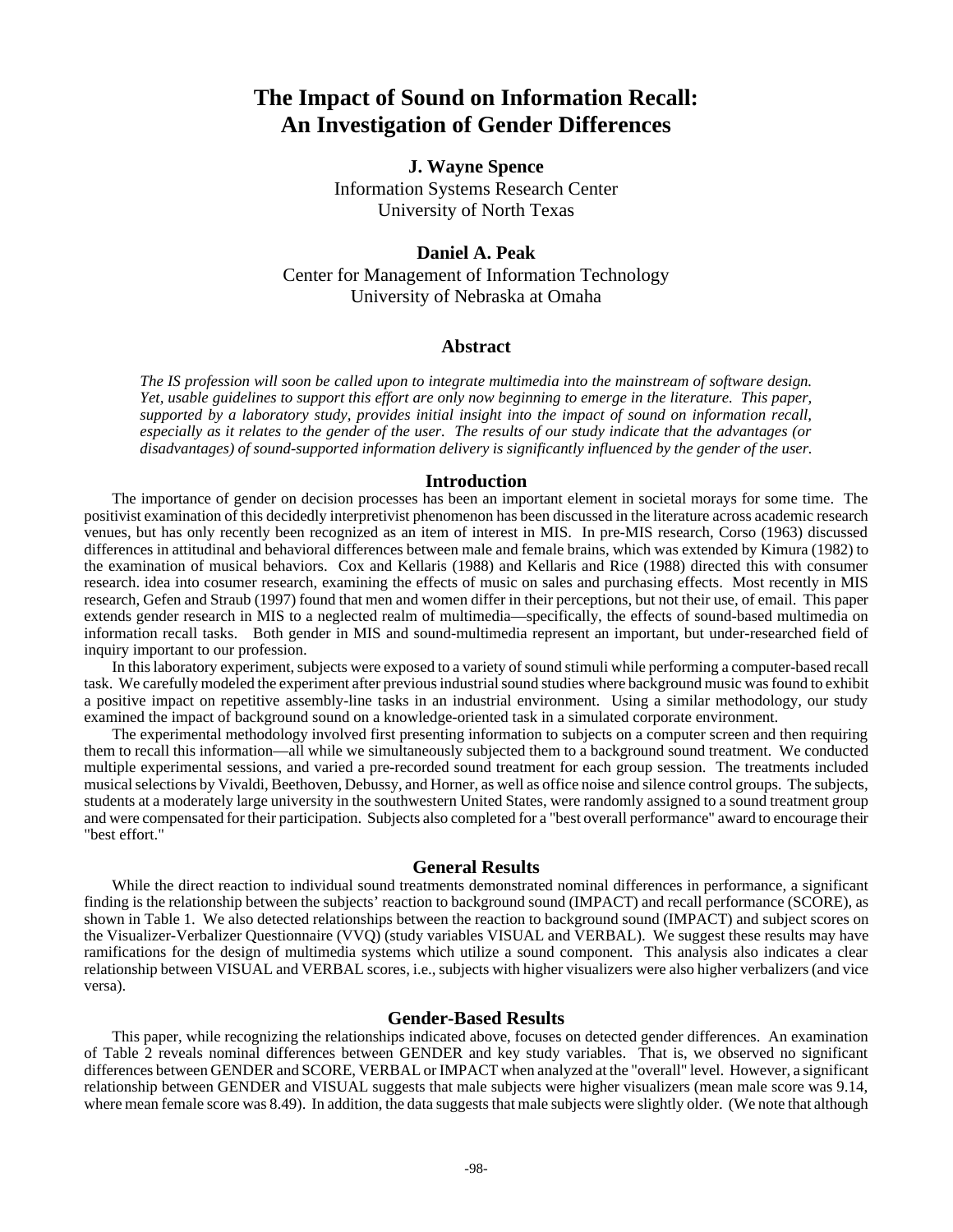the subjects' average classification was "second-semester junior," with an average age above 24, the participants would not normally be classified as traditional students. Furthermore, in excess of 65% of the subjects were employed.)

The exceptionally strong relationship indicated between GENDER and VISUAL prompted us to further analyze the genderbased data. Below, in Tables 3 and 4, we segment the data into MALE and FEMALE groups and repeat the analysis demonstrated in Table 1. (Note: We eliminated AGE from the analysis below because we found no significant relationships for either gender group.) A comparison of the results presented in Tables 3 and 4 indicates, that while relationships exist among the key study variables, the pattern of relationship is somewhat different for MALE versus FEMALE subjects.

One primary relationship established in the initial analysis was that SCORE was related to IMPACT, i.e., if a subject had a positive (favorable) reaction to the sound treatment, they would tend to have a higher level of recall. When inspecting Table 3, we see no apparent relationship between SCORE and IMPACT for MALE subjects. However, Table 4 documents a significant relationship between SCORE and IMPACT for FEMALE subjects.

Table 1 further indicates a positive IMPACT relationship with higher VISUAL and VERBAL scores. After segmenting the data, our findings indicate these relationships indeed may exist for MALE subjects (see Table 3), but there is no clear indication they exist for FEMALE subjects (see Table 4).

Finally, overall analysis indicates a relationship between VISUAL and VERBAL scores of the respondents. However, Tables 3 and 4 suggest this relationship may be more characteristic of the MALE subjects than the FEMALEs. Finally, one new significant combination was produced by this analysis. In Table 4, we observe a significant relationship between performance SCORE and VERBAL for FEMALE subjects.

#### **Discussion**

Based on the foregoing analysis, we reach a very clear conclusion. Within the context of this study, males and females *were* different and *responded* differently. We present a summary of significant results in Table 5.

Although the recall performance (SCORE) of male subjects was apparently not impacted by their reaction (IMPACT) to the sound treatments, females were significantly impacted. This suggests that a "well-tuned" sound environment may have significant benefits for females as a group. It also suggests that unpopular background sound may have negative performance impacts on females, as well.

While positive reaction to sound treatments in our study tended to be related to higher visual and verbal scores for male subjects, a positive reaction to sound is not clearly related to the visual-verbal dimension for female subjects. It is also interesting to note that female subjects with lower verbal scores tended to have a higher recall score. Finally, the relationship between the visual and verbal dimension is more clearly delineated for male subjects (higher visualizers were also higher verbalizers) than for females.

#### **Conclusion**

Although previous studies have suggested certain differences between male and female subjects exist, the we conclude that significant differences exist in reaction and performance when both groups are exposed to background sound, including musical sound. Further investigation of this phenomenon could have far-reaching implications for future system designs, specifically in the adaptive computer interfaces and in multimedia computer systems. Our results also suggest that factors related to the ambient sound environment can be identified and manipulated, either for the benefit or the detriment of computer-based tasks in the corporate environment. Finally, if male and female users really do perform differently based on certain dimension of information delivery, then system designers need to entertain the possibility that they should provide a human interface tailored to the gender of the computer user.

*References*

References available from the authors upon request (spence@unt.edu; dpeak@unomaha.edu).

|               | <b>Score</b>                                             |           |                    | Verbal      |                  | <b>Visual</b> | <b>Impact</b> |           |  |  |
|---------------|----------------------------------------------------------|-----------|--------------------|-------------|------------------|---------------|---------------|-----------|--|--|
| Var.          | $\overline{X^2}$<br>$\overline{X}{}^2$<br>Corr.<br>Corr. |           | $\overline{X}{}^2$ | Corr.       | $\overline{X^2}$ | Corr.         |               |           |  |  |
| <b>Verbal</b> | 1.680                                                    | $-0.030$  |                    |             |                  |               |               |           |  |  |
|               | $p = .195$                                               | $p=.673$  |                    |             |                  |               |               |           |  |  |
| <b>Visual</b> | 4.120                                                    | 0.109     | 5.343              | 0.151       |                  |               |               |           |  |  |
|               | $p=.042$                                                 | $p = 126$ | $p = 0.021$        | $p = 0.034$ |                  |               |               |           |  |  |
| Impact        | 4.280                                                    | 0.143     | 4.355              | 0.205       | 4.826            | 0.220         |               |           |  |  |
|               | $p=.039$                                                 | $p=.043$  | $p=.037$           | $p = .004$  | $p=.028$         | $p=.002$      |               |           |  |  |
| Age           | 0.535                                                    | $-0.061$  | 0.092              | $-0.094$    | 0.589            | 0.089         | 0.113         | 1.104     |  |  |
|               | $p = 0.465$                                              | $p=.392$  | $p=.762$           | $p=.187$    | $p=.433$         | $p = 211$     | $p=.373$      | $p = 144$ |  |  |

#### **Table 1. Interrelationships of Key Study Variables for All Subjects (n = 205)**